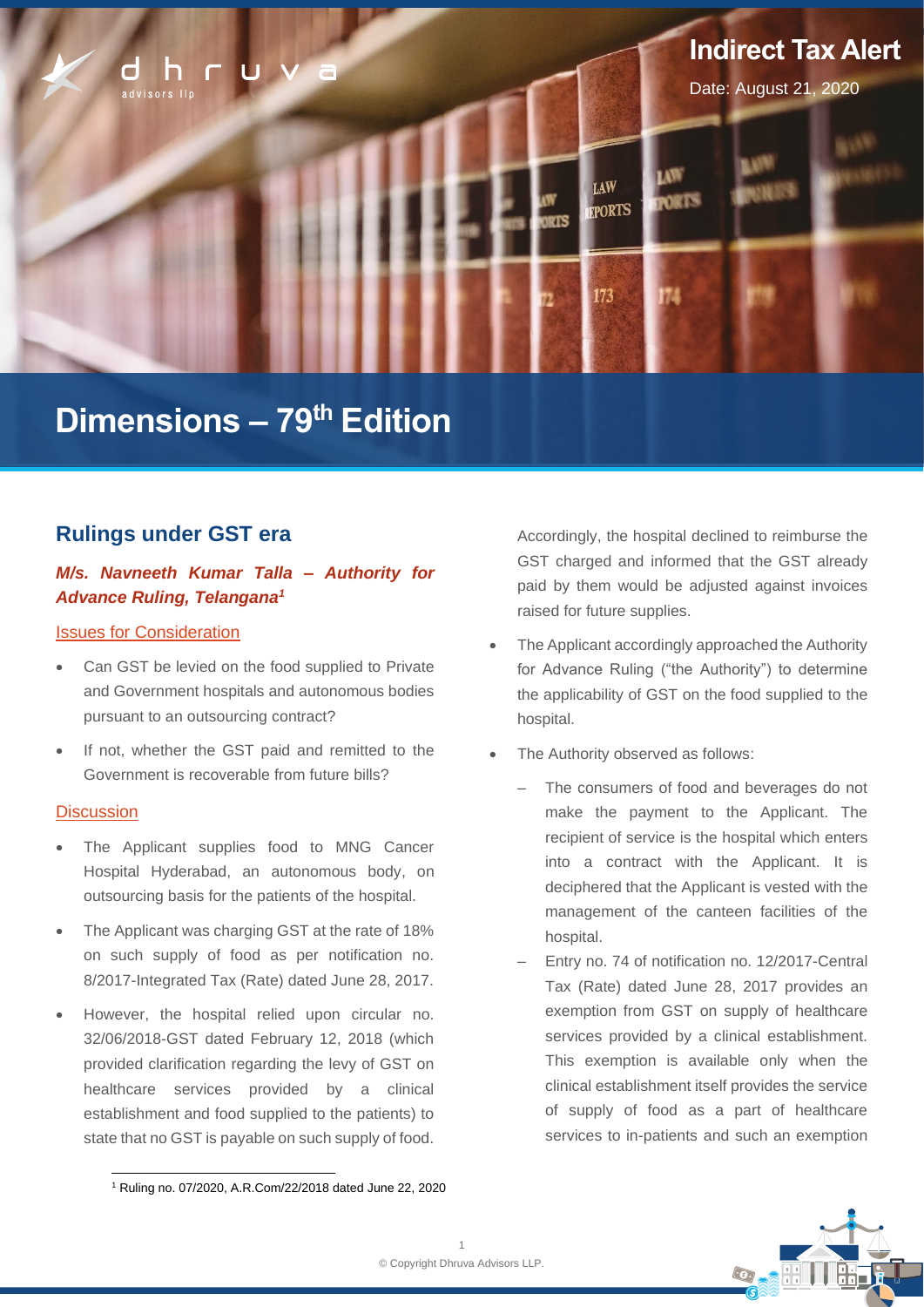is not available when such supply of food is made by a person other than the clinical establishment. The said view is also supported by the circular *(supra)*. Thus, the exemption is not applicable to the Applicant.

- With regards to the rate of tax, as per sl. no.7(v) of notification no. 11/2017-State Tax (Rate) dated June 29, 2017 ("the rate notification"), GST was payable on outdoor catering services at the rate of 18%.
- The said rate notification was subsequently amended vide notification no. 46/2017-State Tax (Rate) dated December 12, 2017 but there was no change in sl. no. 7(v) of the rate notification and continued to be taxable at the rate of 18%.
- ‒ Thereafter, on the recommendations of the GST council, sl. no. 7(v) of the rate notification was amended w.e.f. July 27, 2018 (vide notification no. 13/2018-State Tax (Rate) dated August 20, 2018) to tax the supply of food at the rate of 18% which are event based or occasional. Furthermore, sl. no. 7(i) of the rate notification was also amended to include the supplies earlier covered under sl. no. 7(v) and now taxable at the rate of 5% without availment of input tax credit ("ITC"). Thus, the services provided by the Applicant became taxable at the rate of 5% w.e.f. July 27, 2018.
- SI, no. 7 of the rate notification was totally revamped by the 37<sup>th</sup> GST council meeting held on September 20, 2019 and notification no. 20/2019-Central Tax (Rate) dated September 30, 2019 was issued but the rate of tax on the supplies made by the Applicant continued to be 5% without availment of ITC.

## **Judament**

- The service of supply of food to the hospital is leviable to GST.
- The tax is payable at the rate of 18% with ITC for the period July 1, 2017 to July 26, 2018 and 5% without ITC for the subsequent period.

# **Dhruva Comments:**

GST law grants exemption to health care services rendered by hospitals. Any food supplied to in-patients as advised by doctor / nutritionists shall be regarded as a part of composite supply of healthcare services. However, such exemption is not extended when such outdoor catering services are received by hospitals.

# *M/s. Prasa Infocom & Power Solutions Private Limited – Authority for Advance Ruling, Maharashtra<sup>2</sup>*

# Issue for Consideration

Can the supply of goods and services for setting-up of a data center qualify as a 'works contract' as per section 2(119) of the CGST Act, 2017?

### **Discussion**

- The Applicant is engaged in the business of providing data center construction and contracting services. The Applicant has been awarded a subcontract for setting-up a data center on turnkey basis which includes designing, civil and mechanical works, supply, loading and installation of items, testing and commissioning, operation manuals, detailed handover along with training to the end customer.
- The Applicant approached the Authority for Advance Ruling ("the Authority") to contend that setting-up of the data center amounts to 'works contract' based on the following grounds:
	- Before the equipment are supplied, a civil structure is required to be constructed to house the equipment. The civil structure also requires various other ancillary equipment necessary in a civil structure such as UPS and batteries, fire alarm system, air conditioners, surveillance systems, etc. These activities are required to set up a data center as a whole. Thus, the contract involves a composite supply of goods as well as services that are naturally bundled in the course of setting up of a data center. The data center cannot be shifted to another



<sup>2</sup> Ruling no. GST-ARA-26/2019-20/B-43 dated March 18, 2020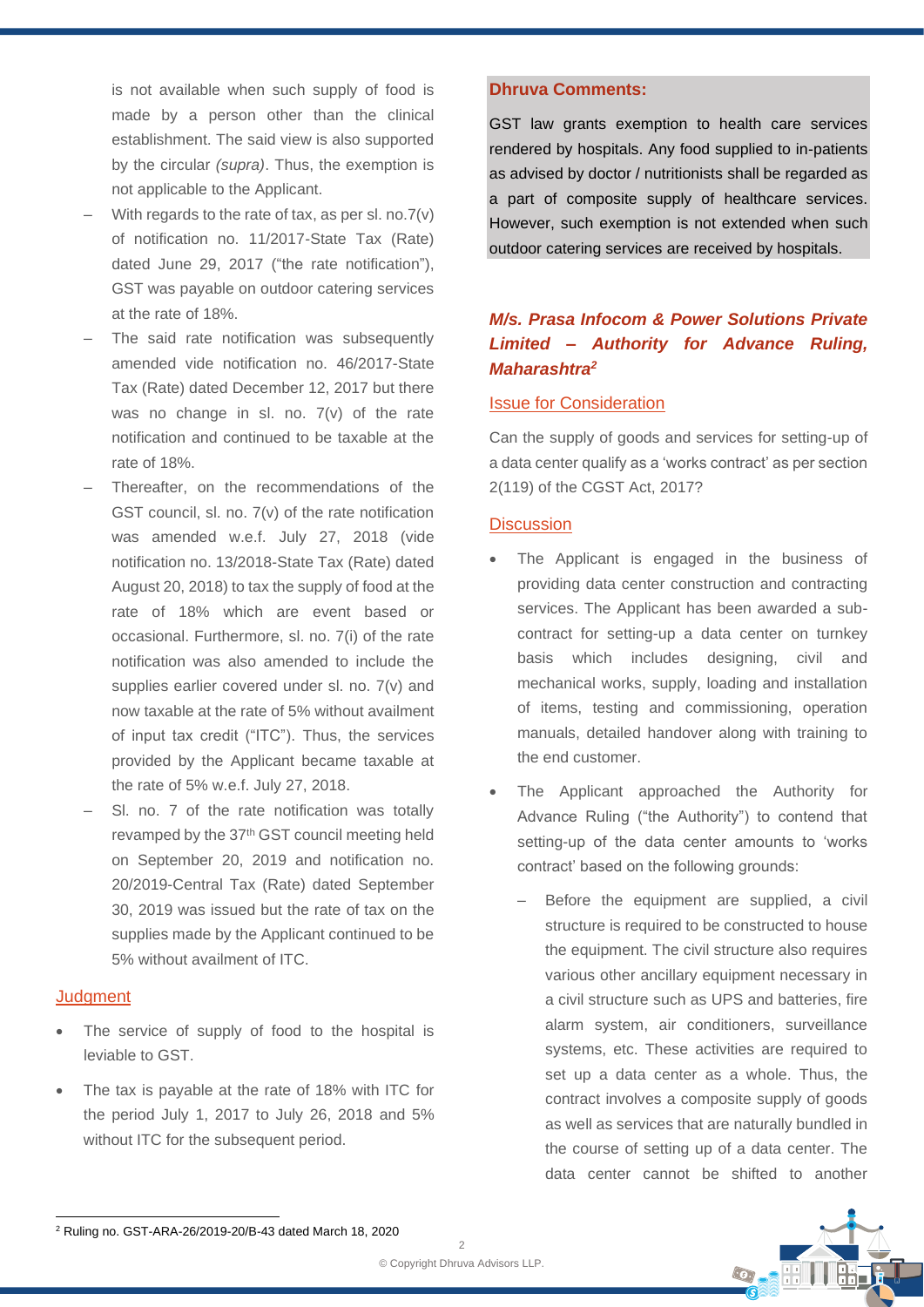location without first dismantling and then reerecting it at another site.

- ‒ For a contract to qualify as a 'works contract' under section 2(119) of the CGST Act, 2017 there shall be composite supply of goods as well as services resulting in the creation of immovable property as a whole.
- As evident from the statement of work, it was agreed to complete the project on a turn-key, end-to-end basis to set-up data center as a whole. The predominant nature of the services undertaken is to provide an end-to-end solution to the contractor which is nothing but performance of 'works contract' service. In this regard, reliance was placed on the decision of the Hon'ble Bombay High Court in the case of *National Organic Chemical Industries* v. *State of Maharashtra<sup>3</sup>* .
- − Performance of 'works contract' must be in relation to an 'immovable property'. The term 'immovable property' has not been defined under the CGST Act, 2017 and accordingly, reliance was placed upon the Supreme Court judgement in the case of *T.T.G. Industries* v. *CCE<sup>4</sup>* and the GST advance ruling in the case of *Fermi Solar Farms Pvt. Ltd.<sup>5</sup>* , to state that the supply of goods and services results in settingup of a data center that cannot be shifted to another location without first dismantling it and then re-erecting it at another site and therefore, the data center shall be treated as an 'immovable property'. Thus, the supply amounts to 'works contract'. Various online web sources were also referred to explain the structure and design of a data center, to submit that a data center is referred to as an immovable structure with various security and temperature control features housing enormous servers which cannot be moved or shifted.
- The Authority after taking into account the various clauses of the agreement and the statement of work, observed as follows:
- As per the documents, separate prices are indicated for the supply of various materials and the activity of installation, testing and commissioning, maintenance, etc. Furthermore, separate payment would be made for supply of works and supply of material / equipment. Thus, there is a clear bifurcation in the agreement with respect to supply of goods and services.
- There is a clear demarcation of goods and services to be provided by the Applicant, but such supplies are naturally bundled and in conjunction with each other.
- The majority of the contract is for the supply of goods. The goods supplied are used by the Applicant to provide services of installation, testing and commissioning of the data center. Without these goods, the services cannot be supplied by the Applicant.
- Accordingly, there is a composite supply, where the principal supply is of goods but there is no building, construction, completion, etc. of any immovable property wherein transfer of property in goods is involved in the execution of contract. Therefore, there is no works contract involved in the supply.
- The data center appears to be a space / room where the equipment, machinery and other various apparatus are installed. The value of civil construction shown is insignificant as compared to the value of goods / services. The major portion in this project is of sale of equipment, machinery and other various apparatus. There is absolutely no construction activity.
- The machines / instruments / equipment are all replaceable and cannot be regarded as an immovable property.

### Ruling

The supply of goods and services for setting up of the data center does not qualify as a 'works contract' as defined under section 2(119) of the CGST Act, 2017.



# <sup>4</sup> 2004 4 SCC 751



<sup>5</sup> 2018-VIL-14-AAR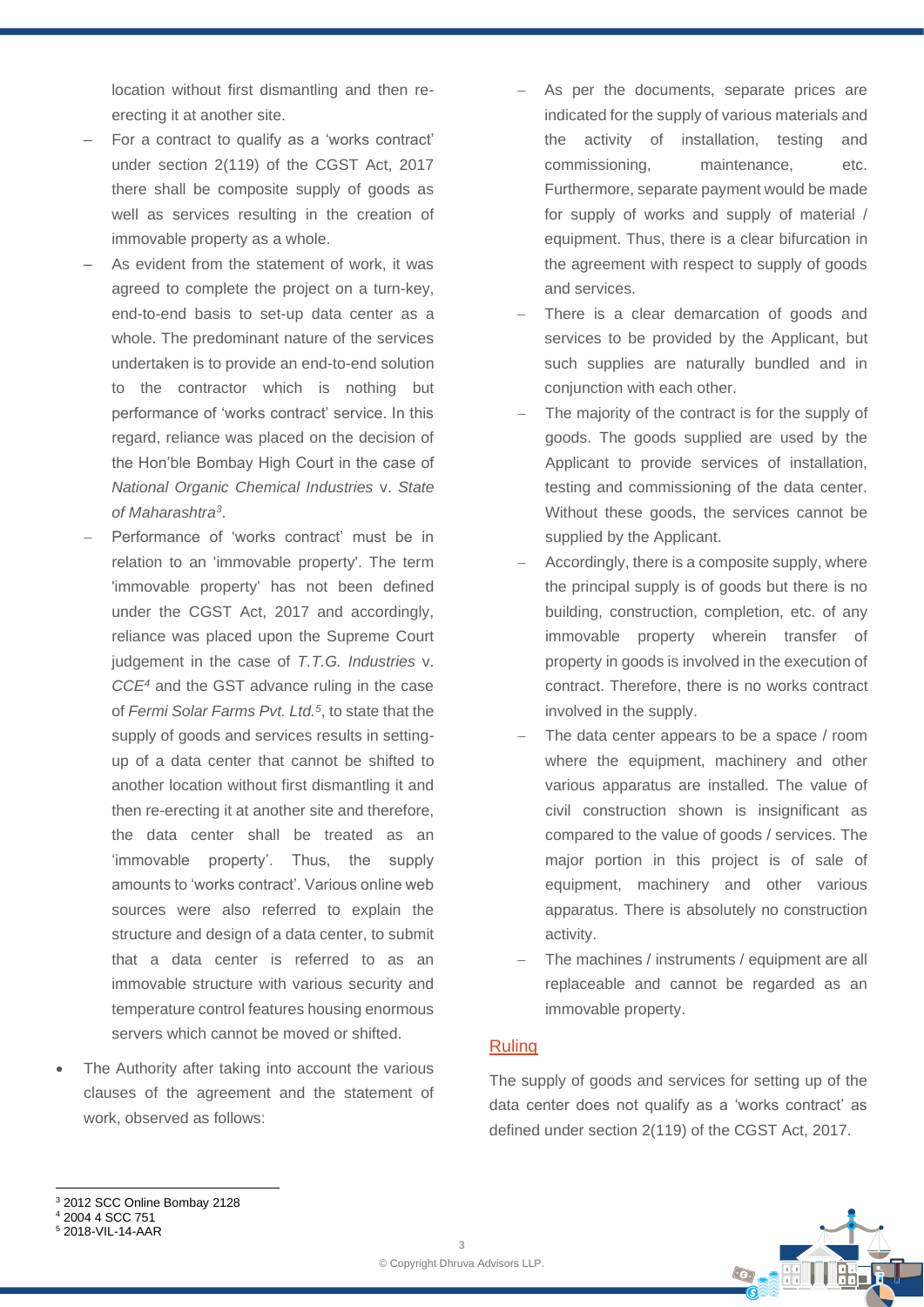# **Dhruva Comments:**

The Applicant had a mandate to create a fully equipped and functional data center. In the present case, the Authority basis the value split amongst goods and services, categorised the transaction as a composite supply with supply of goods being principal supply and concluded that element of civil construction is insignificant.